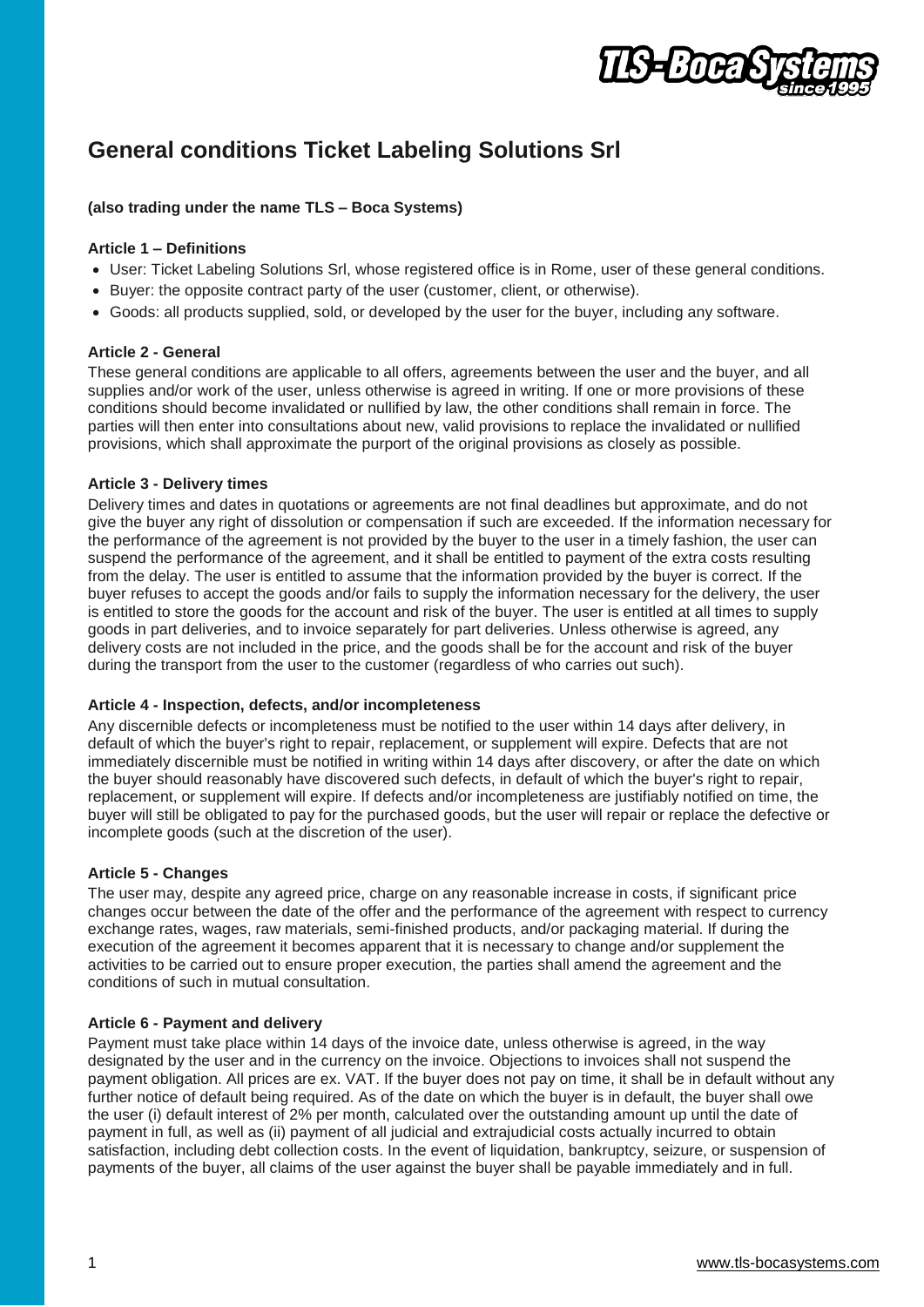

## **Article 7 - Extended retention of title**

All goods supplied by the user shall be supplied under an extended retention of title: they shall remain the property of the user until the buyer has fully satisfied all its obligations under all agreements concluded with the user. If the buyer fails in the fulfilment of its obligations, the user shall be entitled to take back all goods supplied without any notice of default being required. The buyer shall not establish any rights on the goods supplied under the retention of title, and keep such as identifiable property of the user until it has satisfied all its obligations in full. In the event of seizure, suspension of payments, or bankruptcy, the buyer will immediately inform the bailiff, administrator, or receiver about the extended retention of title.

#### **Article 8 - Suspension, dissolution, and cancellation**

The user is entitled to suspend the fulfilment of its obligations, or to dissolve the agreement, if (i) the buyer does not fully fulfil its obligations under the agreement, and/or (ii) after the agreement is concluded, the user becomes aware of circumstances that give good cause to believe the buyer will not, only partially, or improperly fulfil its obligations, and/or (iii) the buyer had been asked to provide security for the fulfilment of its obligations under the agreement when the agreement was concluded, and this security has not been provided or is inadequate. Cancellation by the buyer is only possible if the user consents to such. In such a case, the buyer shall pay to the user at least 20% of the agreed price as a form of fixed compensation. If the agreement between the parties concerns tailor-made activities, cancellation shall not be possible. Any amounts already paid by the buyer before cancellation shall not be refunded.

# **Article 9 - Liability**

The user accepts no liability whatsoever for damages (such to include, but not limited to, consequential damages, loss of profits, loss of savings, and damages due to commercial stagnation) caused by its actions or failures, unless the damage is imputable to its gross negligence and/or wilful misconduct. The user's liability is at all times limited to the maximum of the amount that the insurer of the user will pay out in any relevant case. If for any reason whatsoever no payment is made under the insurance policy, the liability shall be limited to a maximum of EUR 10,000.00 in all cases.

#### **Article 10 - Force Majeure**

Force majeure shall be understood to include, in addition to that defined by statutory law and case law, all causes, foreseeable or unforeseeable, beyond the control of the user, and as a result of which the user is not able to fulfil its obligations. Such shall include labour strikes in the company of the user or its suppliers. In the event of force majeure, the user can suspend all its obligations under the agreement without being liable to pay compensation. Only after the user has not been able to fulfil its obligations due to force majeure for a period of one month will both the user and the buyer be entitled to dissolve the agreement without any obligation to pay compensation. Insofar as the user has partially fulfilled, or will be able to fulfil, its obligations when the circumstance of force majeure came into effect, and that fulfilled part, or to be fulfilled part, can be accorded an independent value, the user is entitled to invoice separately for that part that has already been fulfilled or can be fulfilled.

#### **Article 11 - Indemnification, copyrights, and all other possible intellectual property rights (hereinafter collectively referred to as "IP rights")**

The buyer shall indemnify the user against all claims from third parties in relation to IP rights on material or information supplied by the buyer. The buyer guarantees that by fulfilling the order in accordance with the specifications of the buyer, no rights of third parties, including, but not limited to, IP rights, will be infringed. Any designs, sketches, drawings, films, software, and other materials or files created by the user in connection with the agreement shall remain the property of the user regardless of whether or not they have been handed over to the buyer or third parties. All items issued by the user, such as designs, sketches, drawings, films, software, (digital) files etc., are exclusively intended to be used by the buyer, and may not be reproduced, published, or disclosed to third parties without the prior permission of the user.